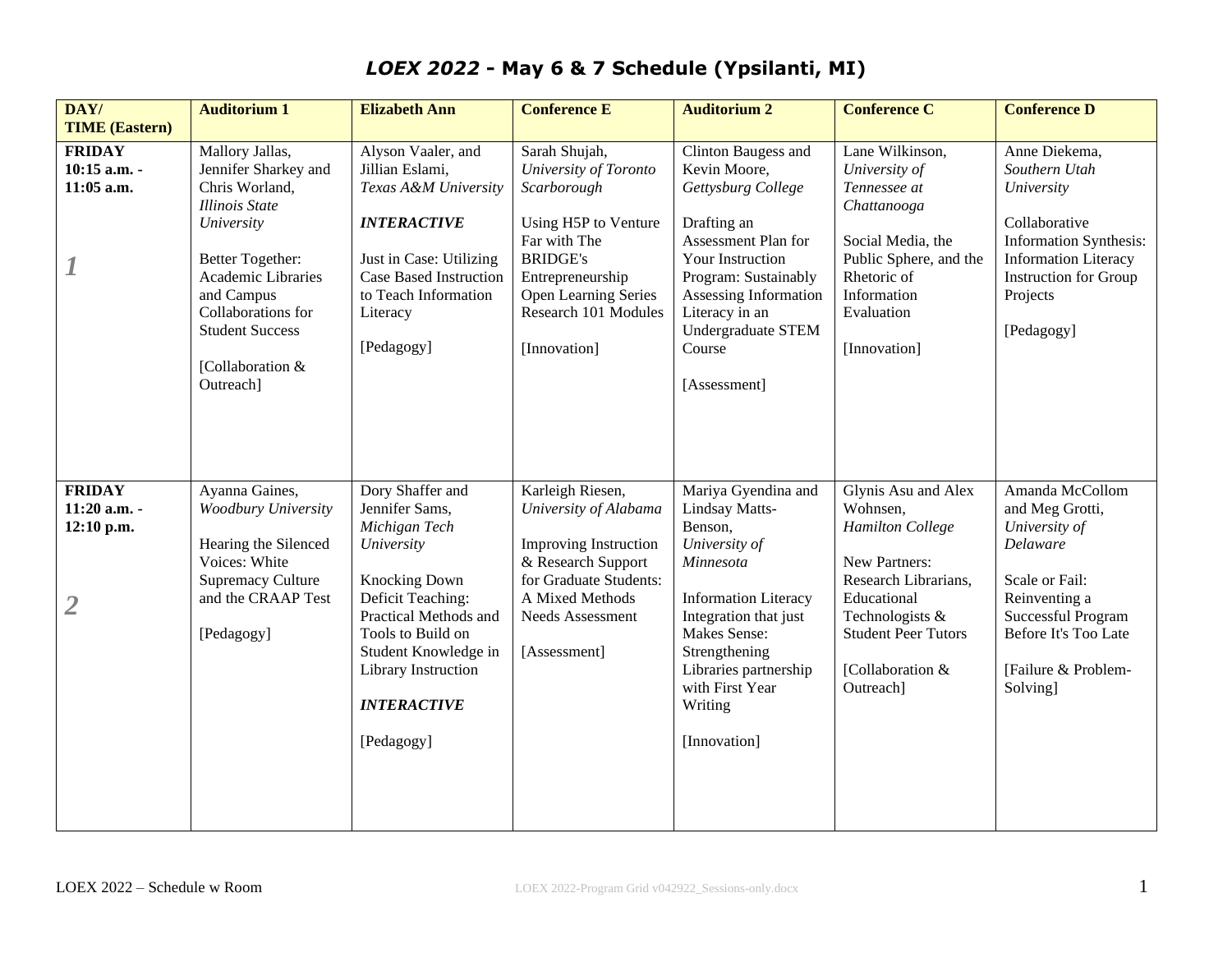| DAY/                                                                | <b>Auditorium 1</b>                                                                                                                                                                                                                                                                   | <b>Elizabeth Ann</b>                                                                                                                                                                                                                                             | <b>Conference E</b>                                                                                                                                                                                | <b>Auditorium 2</b>                                                                                                                                                                                    | <b>Conference C</b>                                                                                                                                                                                                                  | <b>Conference D</b>                                                                                                                                                                                                                      |
|---------------------------------------------------------------------|---------------------------------------------------------------------------------------------------------------------------------------------------------------------------------------------------------------------------------------------------------------------------------------|------------------------------------------------------------------------------------------------------------------------------------------------------------------------------------------------------------------------------------------------------------------|----------------------------------------------------------------------------------------------------------------------------------------------------------------------------------------------------|--------------------------------------------------------------------------------------------------------------------------------------------------------------------------------------------------------|--------------------------------------------------------------------------------------------------------------------------------------------------------------------------------------------------------------------------------------|------------------------------------------------------------------------------------------------------------------------------------------------------------------------------------------------------------------------------------------|
| <b>TIME (Eastern)</b>                                               |                                                                                                                                                                                                                                                                                       |                                                                                                                                                                                                                                                                  |                                                                                                                                                                                                    |                                                                                                                                                                                                        |                                                                                                                                                                                                                                      |                                                                                                                                                                                                                                          |
| <b>FRIDAY</b><br>1:45 p.m. $-$<br>2:35 p.m.<br>$\boldsymbol{\beta}$ | Ielleen Miller,<br>Eastern Washington<br>University<br>Authentic Information<br><b>Literacy Assessment</b><br>Without Burning Out<br>[Assessment]                                                                                                                                     | Catherine Lantz,<br>Annie Armstrong and<br>Glenda Insua,<br>University of Illinois<br>Chicago<br>Reading Remodel:<br>Revamping Info<br>Literacy Instruction to<br><b>Encompass Critical</b><br>Reading<br><b>INTERACTIVE</b><br>[Failures & Problem-<br>Solving] | Alexandria Chisholm,<br>Penn State Berks<br>The Building Blocks<br>of Personalization:<br><b>Breaking Down</b><br>Algorithms & the<br><b>Attention Economy</b><br><b>INTERACTIVE</b><br>[Pedagogy] | Jennifer Newman and<br>Sarah Ward,<br>Hunter College-CUNY<br>One Piece at a Time:<br>A Model for<br>Asynchronous<br>Modular Library<br>Instruction<br>[Pedagogy]                                       | Pam Gladis,<br>Southwest Minnesota<br><b>State University</b><br>Positioning for<br>Presence: Utilizing<br>Campus-Wide<br>Involvement to<br><b>Advance Library</b><br>Instruction<br>[Leadership]                                    | Norah Mazel,<br>University of<br>Colorado<br>Colorado Springs<br>One Class, Two<br>Viewpoints: Librarian<br>and Instructor<br>Perspectives on<br>Shifting Information<br>Literacy Instruction<br>Online<br>[Collaboration &<br>Outreach] |
| <b>FRIDAY</b><br>$2:50$ p.m. $-$<br>3:40 p.m.<br>4                  | Elizabeth Ellis,<br>Meghan Webb and<br>Amanda Kaufman,<br>Wake Forest<br>University<br>Misinformation,<br>Algorithms, and<br>Privacy: Helping<br>Students Situate Info<br>Literacy Issues Within<br>Wider Social,<br>Cultural, Political, and<br><b>Tech Contexts</b><br>[Innovation] | Rebecca Eve Graff,<br>Megan Heuer, and<br>Pam Pagels,<br>Southern Methodist<br>University<br>Drawing Outside the<br>Lines: Workarounds<br>for Integrating<br>Instruction<br>[Failures & Problem-<br>Solving]                                                     | Amber Sewell,<br><b>UNLV</b><br>Rosie the Riveting<br>Storyteller: Using A<br>No-Coding-Necessary<br>Interactive Game in<br>your Instruction and<br>Outreach<br><b>INTERACTIVE</b><br>[Pedagogy]   | Andrea Brooks,<br>Northern Kentucky<br>University<br><b>Small Breaks:</b><br>Reimagining an<br><b>Information Literacy</b><br>Course through the<br>Lens of Critical<br>Digital Pedagogy<br>[Pedagogy] | Irene Korber and<br>Pamela Kruger,<br>California State<br>University, Chico<br><b>GLAMR-ous</b><br>Partnerships:<br>Creating Campus and<br>Community<br>Collaboration to<br><b>Benefit Students</b><br>[Collaboration &<br>Outreach] | Dianna E Sachs,<br>Western Michigan<br>University<br>Why This "Citation<br>Obsession?"<br>An examination of<br>nursing faculty<br>perceptions, and what<br>librarians can do about<br>it<br>[Innovation]                                 |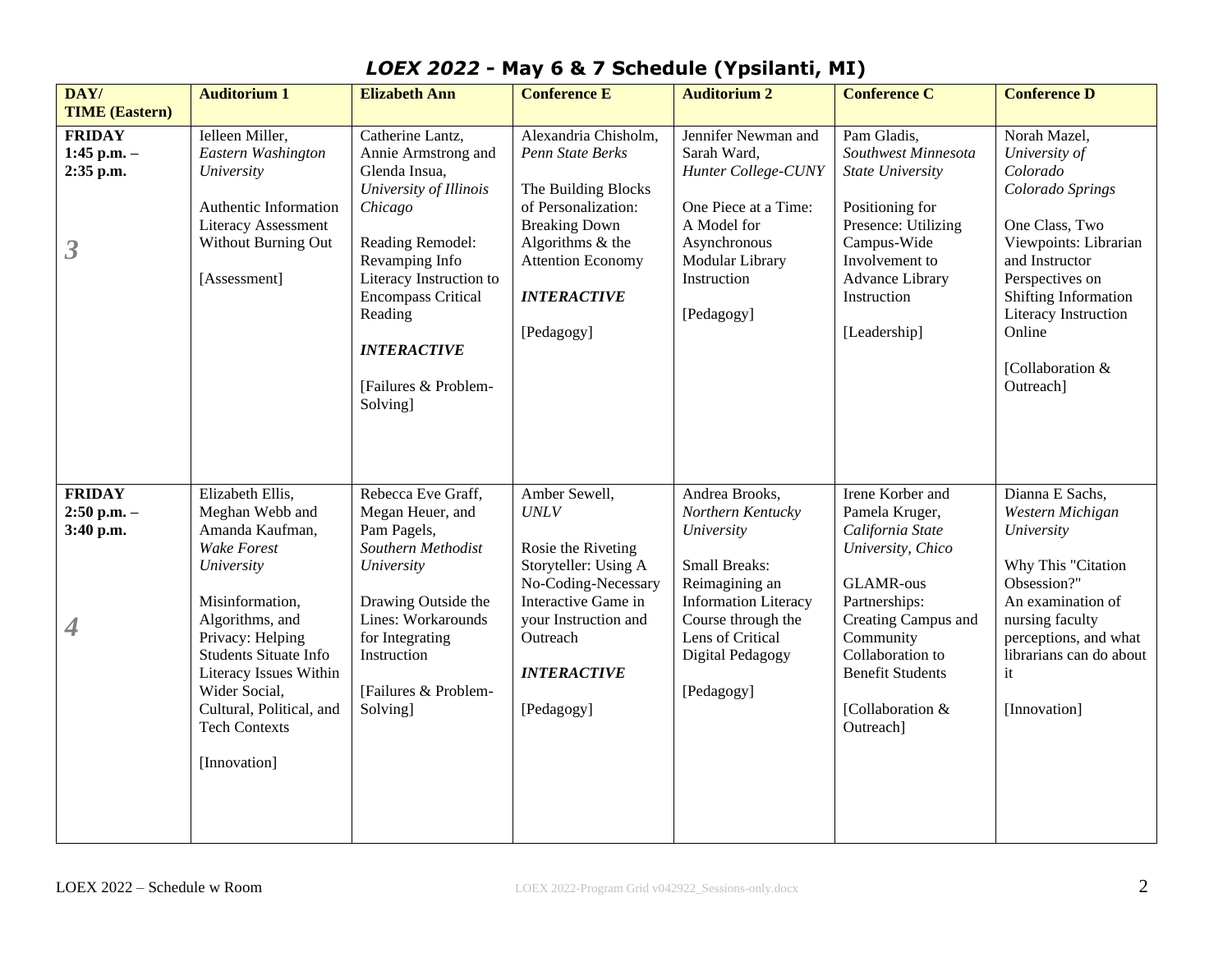| DAY/                  | <b>Auditorium 1</b>    | <b>Elizabeth Ann</b>        | <b>Conference E</b>      | <b>Auditorium 2</b>  | <b>Conference C</b>        | <b>Conference D</b> |
|-----------------------|------------------------|-----------------------------|--------------------------|----------------------|----------------------------|---------------------|
| <b>TIME (Eastern)</b> |                        |                             |                          |                      |                            |                     |
| <b>FRIDAY</b>         | Loretta Spangler,      | Jay A. Edwards,             | Jennifer Ditkoff,        | Amelia Kallaher,     | Stephanie Hallam,          | Renee Kiner and     |
| 4:10 p.m. $-$         | McDaniel College       | University                  | Community College of     | Cornell University   | Elizabeth Rudloff and      | Kelly Safin,        |
| 5:00 p.m.             |                        | of Oklahoma                 | Baltimore County and     |                      | Mary Bangert,              | University of       |
|                       | You CAN Have It        |                             | Virginia Seymour,        | Developing Two       | Southeast Missouri         | Pittsburgh at       |
|                       | Both Ways: First-Year  | Yes-And/Or/Not:             | Savannah College of      | Undergraduate        | <b>State University</b>    | Greensburg          |
|                       | IL Instruction That Is | <b>Information Literacy</b> | Art and Design           | Courses in Critical  |                            |                     |
|                       | Standardized AND       | and Instruction             |                          | Information and Data | <b>Smashing Your Silo:</b> | Continuous          |
|                       | Customized             | Through an                  | <b>Trading Spaces:</b>   | Literacy to Advance  | Networking with High       | Improvement and     |
|                       |                        | <b>Improvisational Lens</b> | Re-imagining Library     | New College Learning | School Librarians to       | Respect for People: |
|                       | [Pedagogy]             |                             | <b>Instruction Using</b> | <b>Outcomes</b>      | <b>Support Students</b>    | Lessons Learned &   |
|                       |                        | <b>INTERACTIVE</b>          | Disciplinary Signature   |                      | Transitioning to           | Implemented from    |
|                       |                        |                             | Pedagogies               | [Leadership]         | College                    | Studying the Toyota |
|                       |                        | [Innovation]                |                          |                      |                            | Production System's |
|                       |                        |                             | <b>INTERACTIVE</b>       |                      | [Collaboration $&$         | (TPS) Principles    |
|                       |                        |                             |                          |                      | Outreach]                  |                     |
|                       |                        |                             | [Pedagogy]               |                      |                            | [Assessment]        |
|                       |                        |                             |                          |                      |                            |                     |
|                       |                        |                             |                          |                      |                            |                     |
|                       |                        |                             |                          |                      |                            |                     |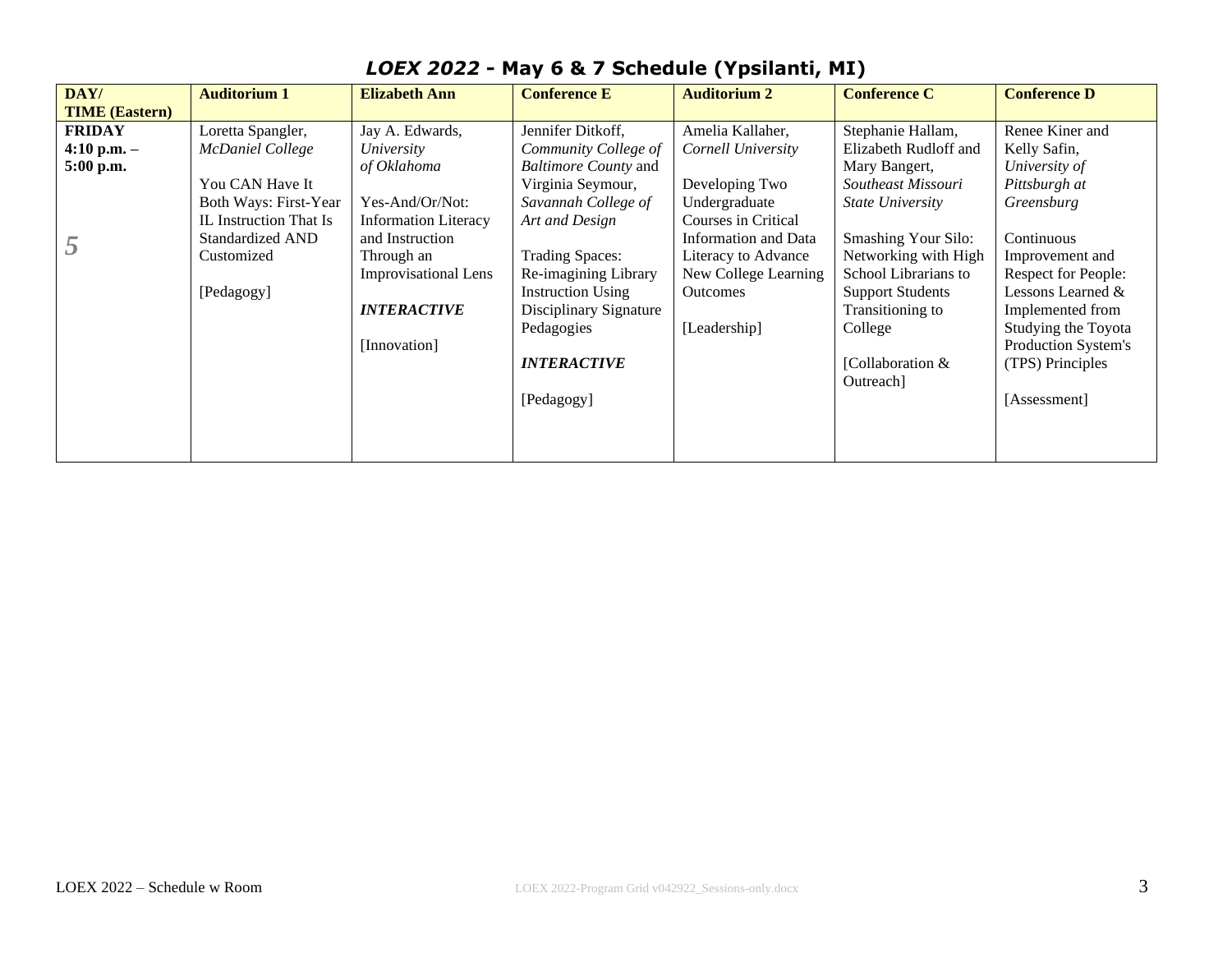| DAY/                  | <b>Auditorium 1</b>        | <b>Elizabeth Ann</b>                              | <b>Conference E</b>                            | <b>Auditorium 2</b>                            | <b>Conference C</b>                                       | <b>Conference D</b>          |
|-----------------------|----------------------------|---------------------------------------------------|------------------------------------------------|------------------------------------------------|-----------------------------------------------------------|------------------------------|
| <b>TIME (Eastern)</b> |                            |                                                   |                                                |                                                |                                                           |                              |
| <b>SATURDAY</b>       | Elizabeth Novosel,         | Stacy Brinkman and                                | Vandy Dubre,                                   | Kari D. Weaver,                                | Kel Hughes Jones,                                         | Jane Hammons and             |
| $8:50$ a.m. $-$       | University of              | Samantha Hilton,                                  | University of Texas at                         | University of Waterloo                         | Waukesha County                                           | Stephanie Founds,            |
| 9:40 a.m.             | Colorado, Boulder and      | University of                                     | Tyler                                          |                                                | <b>Technical College</b>                                  | Ohio State University        |
|                       | Paige Crowl,               | California, Irvine                                |                                                | Do Something,                                  |                                                           |                              |
|                       | Oxford College at          |                                                   | How Library                                    | Say Something,                                 | <b>Becoming More</b>                                      | What Does ART Say?           |
|                       | <b>Emory University</b>    | Choose your own                                   | <b>Instruction Prepared</b><br>Me for Research | Be Something:                                  | Visible: Re-                                              | Creating an Annual           |
| 6                     | <b>Bringing Disability</b> | <b>Research Adventure:</b><br><b>Using Design</b> | Project Management                             | Harnessing the Power<br>of Critique to Advance | <b>Introducing Library</b><br><b>Instruction During a</b> | Report of Teaching           |
|                       | into the Conversation:     | Thinking to build an                              |                                                | <b>Information Literacy</b>                    | Pandemic                                                  | [Assessment]                 |
|                       | Creating Anti-ableist      | online tutorial                                   | [Leadership]                                   |                                                |                                                           |                              |
|                       | Community at Your          | focusing on Research                              |                                                | [Innovation]                                   | [Failures & Problem-                                      |                              |
|                       | Institution                | as Inquiry                                        |                                                |                                                | Solving]                                                  |                              |
|                       |                            |                                                   |                                                |                                                |                                                           |                              |
|                       | [Collaboration &           | <b>INTERACTIVE</b>                                |                                                |                                                |                                                           |                              |
|                       | Outreach]]                 |                                                   |                                                |                                                |                                                           |                              |
|                       |                            | [Innovation]                                      |                                                |                                                |                                                           |                              |
|                       |                            |                                                   |                                                |                                                |                                                           |                              |
|                       |                            |                                                   |                                                |                                                |                                                           |                              |
| <b>SATURDAY</b>       | Urszula Lechtenberg,       | Alyssa Young and                                  | Lisa Hinchliffe,                               | Rebecca Blunk,                                 | Brandon Patterson,                                        | Sarah LeMire and             |
| $9:55$ a.m. -         | University of              | Lindsey Scott,                                    | University of Illinois                         | College of Southern                            | University of Utah and                                    | Stephanie Graves,            |
| 10:45 a.m.            | Pittsburgh and             | James Madison                                     | at Urbana-Champaign                            | Nevada                                         | Anne Diekema,                                             | Texas A&M University         |
|                       | Helene Gold,               | University                                        | and Kyle Jones,                                |                                                | Southern Utah                                             | and Gerald Natal,            |
|                       | New College of<br>Florida  | Joining Forces:                                   | <b>IUPUI</b>                                   | I am (not) Becky:                              | University                                                | University of Toledo         |
|                       |                            | When Libraries and                                |                                                | Critically exploring<br>whiteness and gender   | Exploring the                                             | <b>Tactical Intelligence</b> |
|                       | When All You Have is       | <b>Career Centers Collide</b>                     | Privacy and Learning                           | in higher education                            | Evidence-Based                                            | for Encountering             |
|                       | a Hammer, Everything       |                                                   | Analytics:                                     | library instruction                            | <b>Information Literacy</b>                               | Veterans in the              |
|                       | Looks like a               | [Collaboration &                                  | Considerations in                              |                                                | <b>Instruction Toolkit:</b>                               | Classroom                    |
|                       | LibGuide: Strengths,       | Outreach]                                         | Assessment                                     | [Pedagogy]                                     | Research-based                                            |                              |
|                       | Limitations and            |                                                   |                                                |                                                | narratives to fuel                                        | [Pedagogy]                   |
|                       | Opportunities of the       |                                                   | <b>INTERACTIVE</b>                             |                                                | collaborative                                             |                              |
|                       | <b>Teaching Tool</b>       |                                                   |                                                |                                                | partnerships for                                          |                              |
|                       |                            |                                                   | [Assessment]                                   |                                                | learning                                                  |                              |
|                       | [Failures & Problem-       |                                                   |                                                |                                                |                                                           |                              |
|                       | Solving]                   |                                                   |                                                |                                                | [Innovation]                                              |                              |
|                       |                            |                                                   |                                                |                                                |                                                           |                              |
|                       |                            |                                                   |                                                |                                                |                                                           |                              |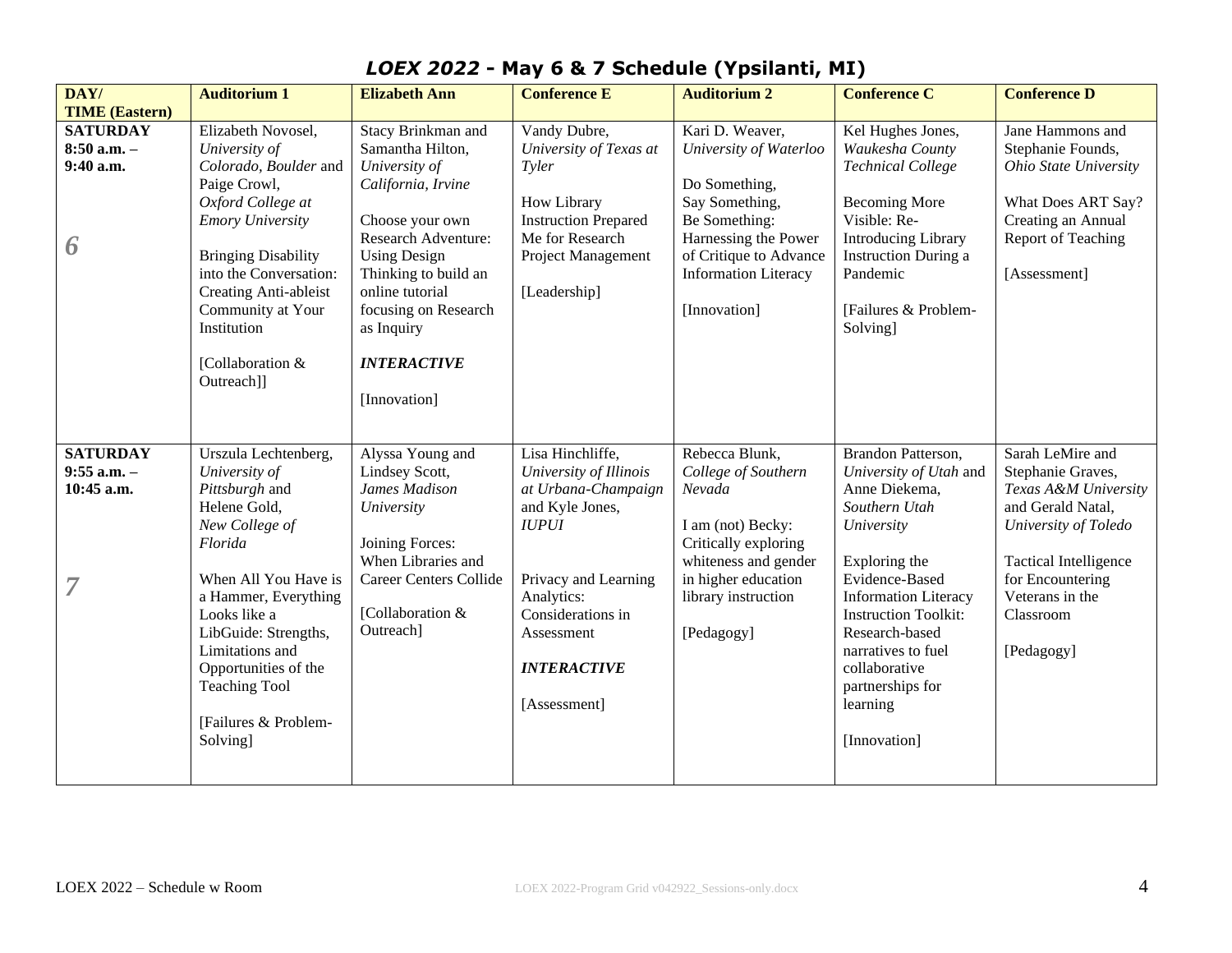| DAY/                  | <b>Auditorium 1</b>        | <b>Elizabeth Ann</b>  | <b>Conference E</b>         | <b>Auditorium 2</b>     | <b>Conference C</b>         | <b>Conference D</b>          |
|-----------------------|----------------------------|-----------------------|-----------------------------|-------------------------|-----------------------------|------------------------------|
| <b>TIME (Eastern)</b> |                            |                       |                             |                         |                             |                              |
| <b>SATURDAY</b>       | Jess O'Toole,              | Annie Dempsey,        | Hailley Fargo,              | Sarah Stevenson,        | Megan E. Welsh and          | Vincci Kwong,                |
| $11:15$ a.m. -        | Georgetown                 | College of Wooster,   | Northern Kentucky           | Vanderbilt University   | Jennifer Pacheco,           | Indiana University           |
| 12:05 p.m.            | University                 | Lisa Morrison,        | University and              |                         | University of               | South Bend                   |
|                       |                            | Denison University,   | Rosalinda Hernandez         | Fun-Sized Learning:     | Colorado Boulder            |                              |
|                       | <b>Rethinking Research</b> | et al.                | Linares,                    | Partnering to design an |                             | From Credit Course to        |
|                       | Consultations:             |                       | Fort Lewis College          | engaging information    | Our Stories have            | Tag Partnership:             |
|                       | <b>Adding Critical</b>     | "Who's Got The        |                             | literacy scaffold for   | Value: Creating             | Delivering                   |
| 8                     | Reflection and             | Power?": Claiming     | Partners in Research:       | online programs         | Community through a         | Customized                   |
|                       | Increasing                 | and Distributing      | Pedagogical                 |                         | Course-Integrated           | <b>Information Literacy</b>  |
|                       | Metacognitive              | Power Through         | Approaches to               | [Pedagogy]              | Living Library              | Instruction                  |
|                       | Awareness                  | Design Justice        | Undergraduate               |                         |                             |                              |
|                       |                            |                       | <b>Research Experiences</b> |                         | [Innovation]                | [Pedagogy]                   |
|                       | [Assessment]               | <b>INTERACTIVE</b>    | in LIS                      |                         |                             |                              |
|                       |                            |                       |                             |                         |                             |                              |
|                       |                            | [Innovation]          | [Pedagogy]                  |                         |                             |                              |
|                       |                            |                       |                             |                         |                             |                              |
|                       |                            |                       |                             |                         |                             |                              |
| <b>SATURDAY</b>       | Leah Morin,                | Camille Abdeljawad,   | Heidi Gauder and            | Alexandra Howard,       | Anthony Paganelli and       | Grace Therrell,              |
| 1:50 p.m. $-$         | Michigan State             | Park University       | Kayla Harris,               | University of           | Andrea Paganelli,           | University of                |
| 2:40 p.m.             | University                 |                       | University of Dayton        | Louisville              | Western Kentucky            | Tennessee, Knoxville         |
|                       |                            | Perceived Authority,  |                             |                         | University                  |                              |
|                       | Handle with Care:          | Real Consequences:    | A Tool in Your              | Combatting "The         |                             | Influencers, Info Lit,       |
|                       | Pandemic teaching          | Research-informed     | Toolkit: Teaching with      | Other" Pandemic:        | Blockchain                  | and Learning by              |
|                       | habits we can and          | practices to teaching | <b>Primary Sources</b>      | Building campus and     | Technology and the          | Doing: Approaching           |
| 9                     | should continue in         | students about        |                             | community alliances     | <b>ACRL</b> Framework for   | <b>Setbacks and Failures</b> |
|                       | person                     | authority &           | <b>INTERACTIVE</b>          | towards an anti-racist  | <b>Information Literacy</b> | in the Semester-Long         |
|                       |                            | misinformation        |                             | information literacy    |                             | Classroom                    |
|                       | [Pedagogy]                 |                       | [Pedagogy]                  |                         | [Innovation]                |                              |
|                       |                            | [Innovation]          |                             | [Collaboration &        |                             | [Failures & Problem-         |
|                       |                            |                       |                             | Outreach]               |                             | Solving]                     |
|                       |                            |                       |                             |                         |                             |                              |
|                       |                            |                       |                             |                         |                             |                              |
|                       |                            |                       |                             |                         |                             |                              |
|                       |                            |                       |                             |                         |                             |                              |
|                       |                            |                       |                             |                         |                             |                              |
|                       |                            |                       |                             |                         |                             |                              |
|                       |                            |                       |                             |                         |                             |                              |